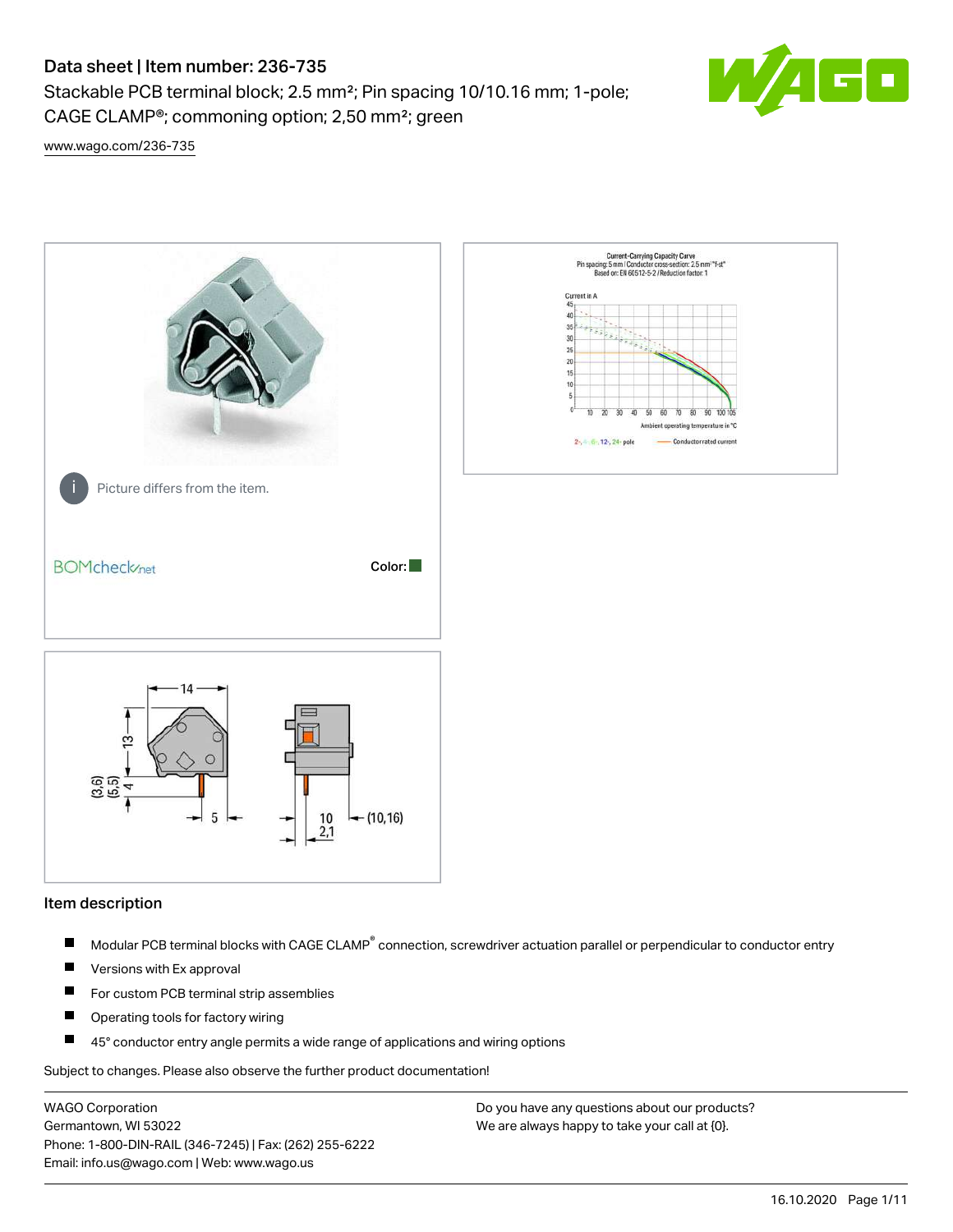

 $\blacksquare$ Set to metric or inch pin spacing by compressing PCB terminal strips or pulling them apart

# Data

# Electrical data

# Ratings per IEC/EN 60664-1

| Ratings per                 | IEC/EN 60664-1                                                        |
|-----------------------------|-----------------------------------------------------------------------|
| Rated voltage (III / 3)     | 630 V                                                                 |
| Rated surge voltage (III/3) | 8 <sub>kV</sub>                                                       |
| Rated voltage (III/2)       | 1000 V                                                                |
| Rated surge voltage (III/2) | 8 <sub>kV</sub>                                                       |
| Nominal voltage (II/2)      | 1000 V                                                                |
| Rated surge voltage (II/2)  | 8 <sub>kV</sub>                                                       |
| Rated current               | 24 A                                                                  |
| Legend (ratings)            | $(III / 2)$ $\triangle$ Overvoltage category III / Pollution degree 2 |

# Ratings per UL 1059

| Approvals per                  | UL 1059 |
|--------------------------------|---------|
| Rated voltage UL (Use Group B) | 300 V   |
| Rated current UL (Use Group B) | 15 A    |
| Rated voltage UL (Use Group D) | 300 V   |
| Rated current UL (Use Group D) | 10 A    |

#### Ratings per CSA

| Approvals per                   | CSA   |
|---------------------------------|-------|
| Rated voltage CSA (Use Group B) | 300 V |
| Rated current CSA (Use Group B) | 15 A  |
| Rated voltage CSA (Use Group D) | 300 V |
| Rated current CSA (Use Group D) | 10 A  |

# Connection data

| Connection technology                           | CAGE CLAMP                              |
|-------------------------------------------------|-----------------------------------------|
| Actuation type                                  | Operating tool                          |
| Solid conductor                                 | $0.08$ 2.5 mm <sup>2</sup> / 28  12 AWG |
| Fine-stranded conductor                         | $0.082.5$ mm <sup>2</sup> / 28  12 AWG  |
| Fine-stranded conductor; with insulated ferrule | $0.251.5$ mm <sup>2</sup>               |

Subject to changes. Please also observe the further product documentation!

WAGO Corporation Germantown, WI 53022 Phone: 1-800-DIN-RAIL (346-7245) | Fax: (262) 255-6222 Email: info.us@wago.com | Web: www.wago.us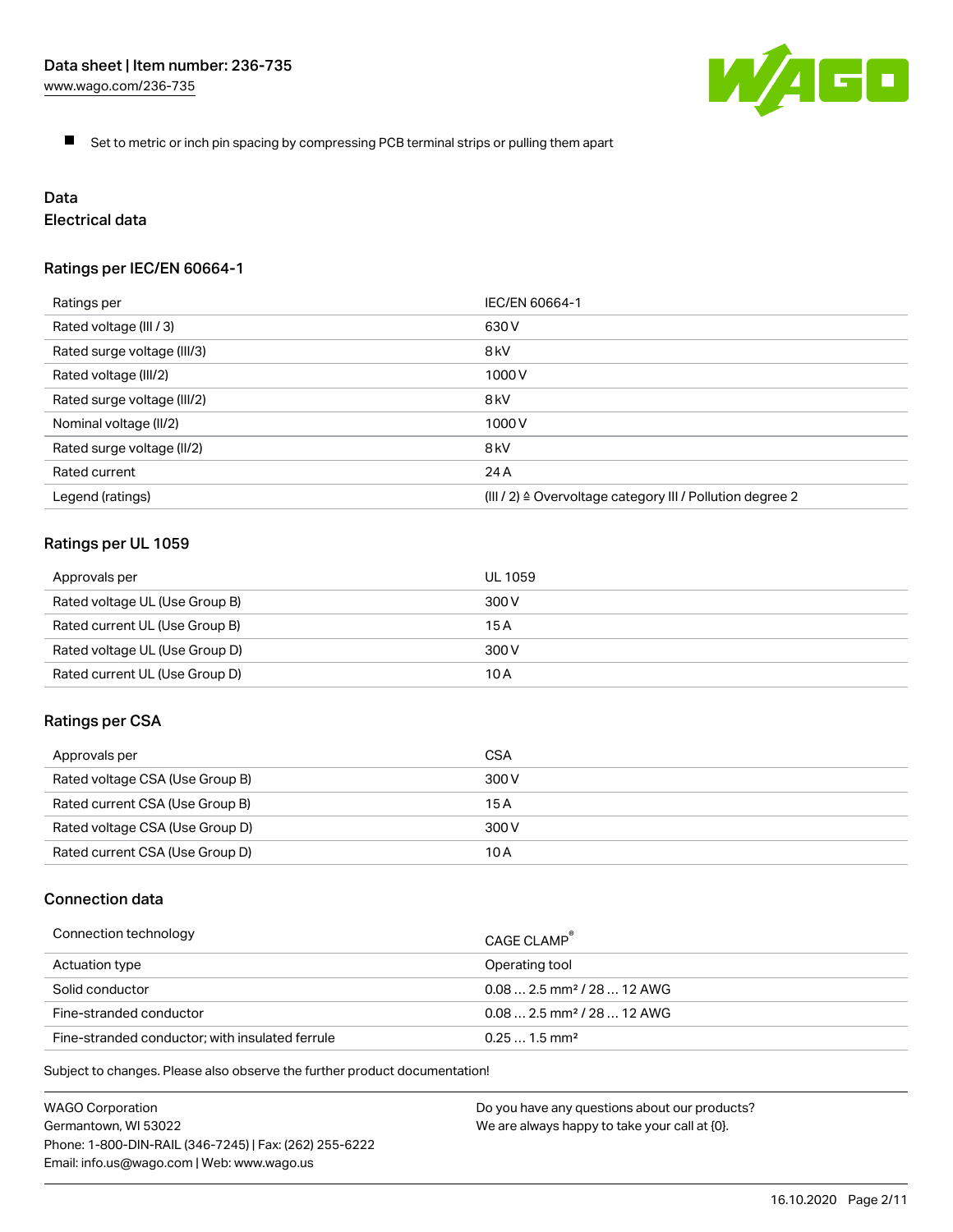[www.wago.com/236-735](http://www.wago.com/236-735)



| Fine-stranded conductor; with uninsulated ferrule | $0.251.5$ mm <sup>2</sup> |
|---------------------------------------------------|---------------------------|
| Strip length                                      | $56$ mm / 0.2  0.24 inch  |
| Conductor connection direction to PCB             | 45°                       |
| Pole No.                                          |                           |
| Total number of connection points                 |                           |
| Total number of potentials                        |                           |
| Number of connection types                        |                           |
| Number of levels                                  |                           |
| Note (conductor cross-section)                    | 12 AWG: THHN, THWN        |

# Physical data

| Pin spacing                          | 10/10.16 mm / 0.394/0.4 inch |
|--------------------------------------|------------------------------|
| Width                                | 12.2 mm / 0.48 inch          |
| Height                               | 17 mm / 0.669 inch           |
| Height from the surface              | 13 mm / 0.512 inch           |
| Depth                                | 14 mm / 0.551 inch           |
| Solder pin length                    | 4 mm                         |
| Solder pin dimensions                | $0.7 \times 0.7$ mm          |
| Drilled hole diameter with tolerance | 1.1 <sup>(+0.1)</sup> mm     |

# PCB contact

| PCB contact                         | тнт                                      |
|-------------------------------------|------------------------------------------|
| Solder pin arrangement              | over the entire terminal strip (in-line) |
| Number of solder pins per potential |                                          |

# Material Data

| Color                       | green                                   |
|-----------------------------|-----------------------------------------|
| Material group              |                                         |
| Insulation material         | Polyamide (PA66)                        |
| Flammability class per UL94 | V <sub>0</sub>                          |
| Clamping spring material    | Chrome nickel spring steel (CrNi)       |
| Contact material            | Electrolytic copper ( $E_{\text{Cu}}$ ) |
| Contact plating             | tin-plated                              |
| Fire load                   | $0.023$ MJ                              |
| Weight                      | 1.2 <sub>g</sub>                        |

Subject to changes. Please also observe the further product documentation!

| <b>WAGO Corporation</b>                                | Do you have any questions about our products? |
|--------------------------------------------------------|-----------------------------------------------|
| Germantown, WI 53022                                   | We are always happy to take your call at {0}. |
| Phone: 1-800-DIN-RAIL (346-7245)   Fax: (262) 255-6222 |                                               |
| Email: info.us@wago.com   Web: www.wago.us             |                                               |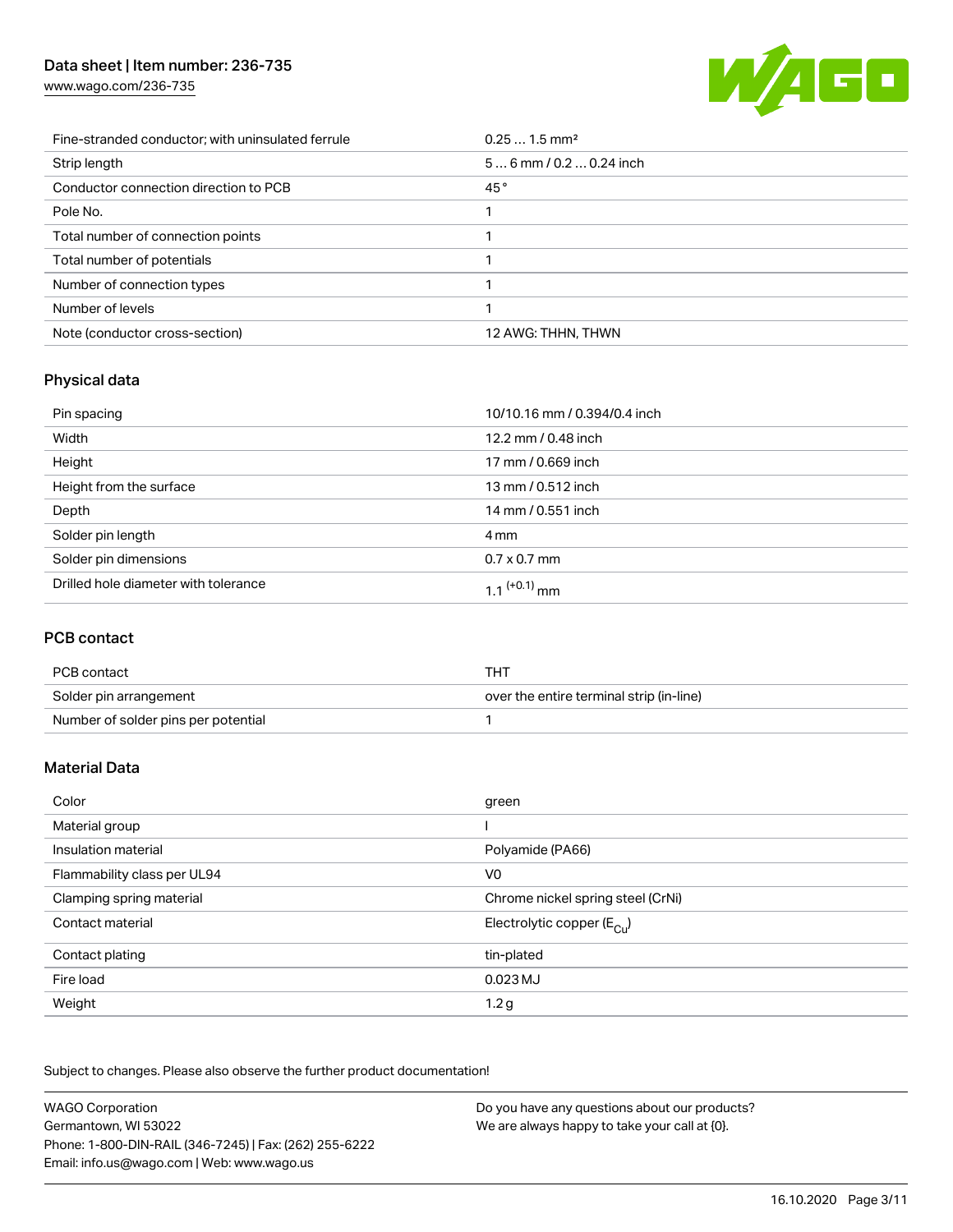

Cortificato

## Environmental Requirements

| Limit temperature range | $-60+105 °C$ |
|-------------------------|--------------|
|-------------------------|--------------|

#### Commercial data

| Product Group         | 4 (Printed Circuit) |
|-----------------------|---------------------|
| Packaging type        | <b>BOX</b>          |
| Country of origin     | CН                  |
| <b>GTIN</b>           | 4044918936606       |
| Customs tariff number | 85369010000         |

#### Approvals / Certificates

#### Country specific Approvals

| Logo | Approval                               | <b>Additional Approval Text</b> | <b>OCI UITUALE</b><br>name |
|------|----------------------------------------|---------------------------------|----------------------------|
|      | <b>CCA</b><br>DEKRA Certification B.V. | EN 60947                        | NTR NL-<br>7109            |
|      | <b>CCA</b><br>DEKRA Certification B.V. | EN 60998                        | NTR NL-<br>7195            |
| KEMA | <b>CCA</b><br>DEKRA Certification B.V. | EN 60947                        | 2168090.01                 |
|      | <b>CSA</b><br>DEKRA Certification B.V. | C22.2 No. 158                   | 1673957                    |

#### Ship Approvals

| Logo               | Approval                               | <b>Additional Approval Text</b> | Certificate<br>name |
|--------------------|----------------------------------------|---------------------------------|---------------------|
| Ø<br><b>BUREAU</b> | BV<br>Bureau Veritas S.A.              | IEC 60998                       | 11915/D0<br>BV      |
|                    | <b>DNV GL</b>                          | -                               | TAE000016Z          |
|                    | Det Norske Veritas, Germanischer Lloyd |                                 |                     |

Subject to changes. Please also observe the further product documentation!

WAGO Corporation Germantown, WI 53022 Phone: 1-800-DIN-RAIL (346-7245) | Fax: (262) 255-6222 Email: info.us@wago.com | Web: www.wago.us Do you have any questions about our products? We are always happy to take your call at {0}.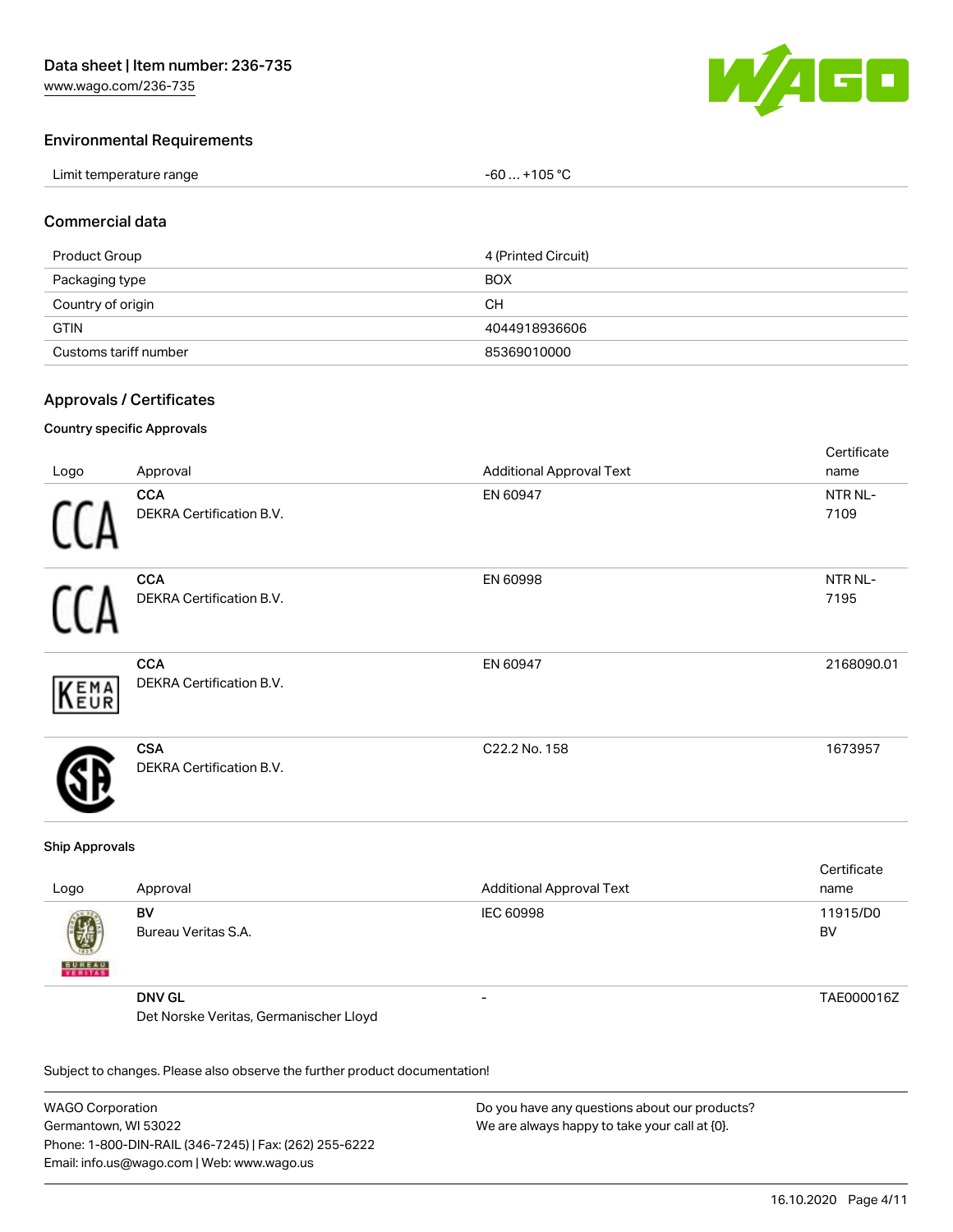



## Counterpart

## Compatible products

#### Marking accessories

|                         | Item no.: 210-332/1000-202                                                                                                                             | www.wago.com/210-332              |
|-------------------------|--------------------------------------------------------------------------------------------------------------------------------------------------------|-----------------------------------|
|                         | Marking strips; as a DIN A4 sheet; MARKED; 1-16 (80x); Height of marker strip: 3 mm; Strip length 182<br>mm; Horizontal marking; Self-adhesive; white  | /1000-202                         |
|                         | Item no.: 210-332/1000-204                                                                                                                             | www.wago.com/210-332              |
|                         | Marking strips; as a DIN A4 sheet; MARKED; 17-31 (80x); Height of marker strip: 3 mm; Strip length 182<br>mm; Horizontal marking; Self-adhesive; white | /1000-204                         |
|                         | Item no.: 210-332/1000-206                                                                                                                             | www.wago.com/210-332              |
|                         | Marking strips; as a DIN A4 sheet; MARKED; 33-48 (80x); Height of marker strip: 3 mm; Strip length 182<br>mm; Horizontal marking; Self-adhesive; white | /1000-206                         |
|                         | Item no.: 210-332/1016-202                                                                                                                             | www.wago.com/210-332              |
|                         | Marking strips; as a DIN A4 sheet; MARKED; 1-16 (80x); Height of marker strip: 3 mm; Strip length 182<br>mm; Horizontal marking; Self-adhesive; white  | /1016-202                         |
|                         | Item no.: 210-332/1016-204                                                                                                                             |                                   |
|                         | Marking strips; as a DIN A4 sheet; MARKED; 17-31 (80x); Height of marker strip: 3 mm; Strip length 182<br>mm; Horizontal marking; Self-adhesive; white | www.wago.com/210-332<br>/1016-204 |
|                         | Item no.: 210-332/1016-206                                                                                                                             | www.wago.com/210-332              |
|                         | Marking strips; as a DIN A4 sheet; MARKED; 33-48 (80x); Height of marker strip: 3 mm; Strip length 182<br>mm; Horizontal marking; Self-adhesive; white | /1016-206                         |
| ferrule                 |                                                                                                                                                        |                                   |
|                         | Item no.: 216-101<br>Ferrule; Sleeve for 0.5 mm <sup>2</sup> / AWG 22; uninsulated; electro-tin plated; silver-colored                                 | www.wago.com/216-101              |
|                         | Item no.: 216-102                                                                                                                                      |                                   |
|                         | Ferrule; Sleeve for 0.75 mm <sup>2</sup> / AWG 20; uninsulated; electro-tin plated; silver-colored                                                     | www.wago.com/216-102              |
|                         | Item no.: 216-103                                                                                                                                      |                                   |
|                         | Ferrule; Sleeve for 1 mm <sup>2</sup> / AWG 18; uninsulated; electro-tin plated                                                                        | www.wago.com/216-103              |
|                         | Item no.: 216-104<br>Ferrule; Sleeve for 1.5 mm <sup>2</sup> / AWG 16; uninsulated; electro-tin plated; silver-colored                                 | www.wago.com/216-104              |
|                         | Subject to changes. Please also observe the further product documentation!                                                                             |                                   |
| <b>WAGO Corporation</b> | Do you have any questions about our products?                                                                                                          |                                   |

Germantown, WI 53022 Phone: 1-800-DIN-RAIL (346-7245) | Fax: (262) 255-6222 Email: info.us@wago.com | Web: www.wago.us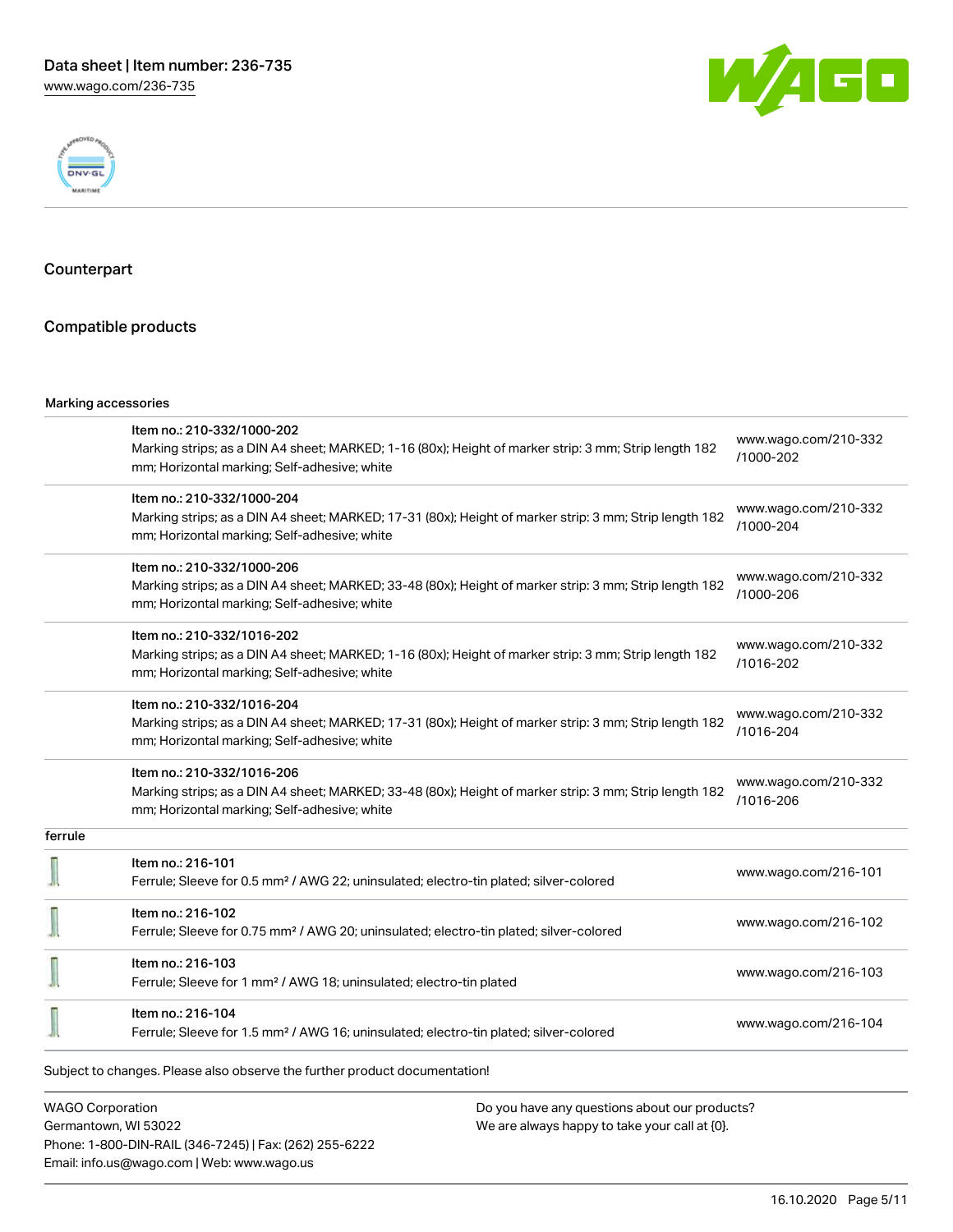[www.wago.com/236-735](http://www.wago.com/236-735)



| Item no.: 216-121<br>Ferrule; Sleeve for 0.5 mm <sup>2</sup> / AWG 22; uninsulated; electro-tin plated; silver-colored                                                                            | www.wago.com/216-121 |
|---------------------------------------------------------------------------------------------------------------------------------------------------------------------------------------------------|----------------------|
| Item no.: 216-122<br>Ferrule; Sleeve for 0.75 mm <sup>2</sup> / AWG 20; uninsulated; electro-tin plated; silver-colored                                                                           | www.wago.com/216-122 |
| Item no.: 216-123<br>Ferrule; Sleeve for 1 mm <sup>2</sup> / AWG 18; uninsulated; electro-tin plated; silver-colored                                                                              | www.wago.com/216-123 |
| Item no.: 216-124<br>Ferrule; Sleeve for 1.5 mm <sup>2</sup> / AWG 16; uninsulated; electro-tin plated                                                                                            | www.wago.com/216-124 |
| Item no.: 216-131<br>Ferrule; Sleeve for 0.25 mm <sup>2</sup> / AWG 24; uninsulated; electro-tin plated; silver-colored                                                                           | www.wago.com/216-131 |
| Item no.: 216-132<br>Ferrule; Sleeve for 0.34 mm <sup>2</sup> / AWG 24; uninsulated; electro-tin plated                                                                                           | www.wago.com/216-132 |
| Item no.: 216-141<br>Ferrule; Sleeve for 0.5 mm <sup>2</sup> / 20 AWG; uninsulated; electro-tin plated; electrolytic copper; gastight<br>crimped; acc. to DIN 46228, Part 1/08.92                 | www.wago.com/216-141 |
| Item no.: 216-142<br>Ferrule; Sleeve for 0.75 mm <sup>2</sup> / 18 AWG; uninsulated; electro-tin plated; electrolytic copper; gastight<br>crimped; acc. to DIN 46228, Part 1/08.92                | www.wago.com/216-142 |
| Item no.: 216-143<br>Ferrule; Sleeve for 1 mm <sup>2</sup> / AWG 18; uninsulated; electro-tin plated; electrolytic copper; gastight<br>crimped; acc. to DIN 46228, Part 1/08.92                   | www.wago.com/216-143 |
| Item no.: 216-144<br>Ferrule; Sleeve for 1.5 mm <sup>2</sup> / AWG 16; uninsulated; electro-tin plated; electrolytic copper; gastight<br>crimped; acc. to DIN 46228, Part 1/08.92; silver-colored | www.wago.com/216-144 |
| Item no.: 216-151<br>Ferrule; Sleeve for 0.25 mm <sup>2</sup> / AWG 24; uninsulated; electro-tin plated                                                                                           | www.wago.com/216-151 |
| Item no.: 216-152<br>Ferrule; Sleeve for 0.34 mm <sup>2</sup> / AWG 24; uninsulated; electro-tin plated                                                                                           | www.wago.com/216-152 |
| Item no.: 216-201<br>Ferrule; Sleeve for 0.5 mm <sup>2</sup> / 20 AWG; insulated; electro-tin plated; white                                                                                       | www.wago.com/216-201 |
| Item no.: 216-202<br>Ferrule; Sleeve for 0.75 mm <sup>2</sup> / 18 AWG; insulated; electro-tin plated; gray                                                                                       | www.wago.com/216-202 |
| Item no.: 216-203<br>Ferrule; Sleeve for 1 mm <sup>2</sup> / AWG 18; insulated; electro-tin plated; red                                                                                           | www.wago.com/216-203 |
| Item no.: 216-204<br>Ferrule; Sleeve for 1.5 mm <sup>2</sup> / AWG 16; insulated; electro-tin plated; black                                                                                       | www.wago.com/216-204 |
| Item no.: 216-221<br>Ferrule; Sleeve for 0.5 mm <sup>2</sup> / 20 AWG; insulated; electro-tin plated; white                                                                                       | www.wago.com/216-221 |

Subject to changes. Please also observe the further product documentation!

WAGO Corporation Germantown, WI 53022 Phone: 1-800-DIN-RAIL (346-7245) | Fax: (262) 255-6222 Email: info.us@wago.com | Web: www.wago.us Do you have any questions about our products? We are always happy to take your call at {0}.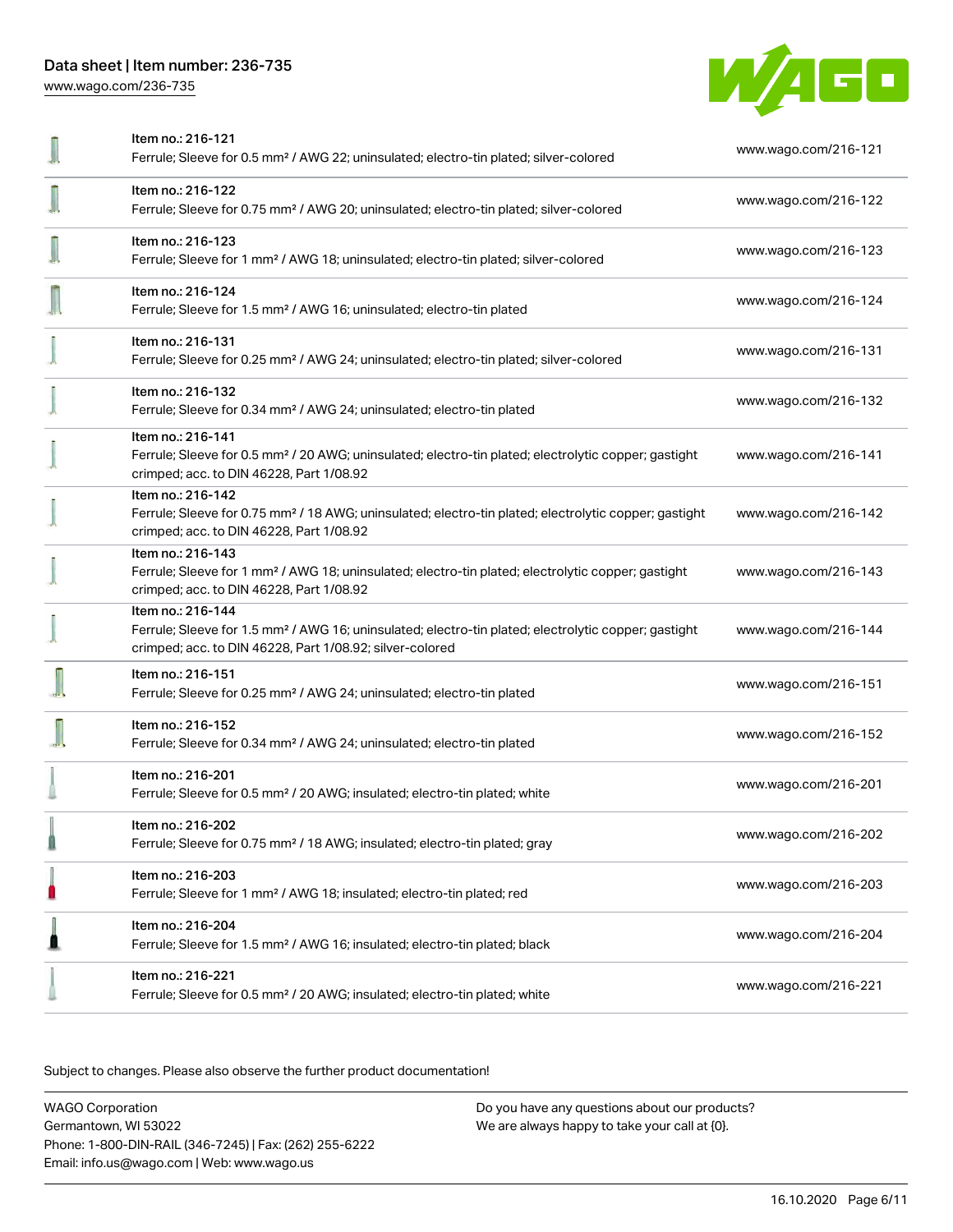[www.wago.com/236-735](http://www.wago.com/236-735)



|       | Item no.: 216-222<br>Ferrule; Sleeve for 0.75 mm <sup>2</sup> / 18 AWG; insulated; electro-tin plated; gray                                                                                             | www.wago.com/216-222 |
|-------|---------------------------------------------------------------------------------------------------------------------------------------------------------------------------------------------------------|----------------------|
|       | Item no.: 216-223<br>Ferrule; Sleeve for 1 mm <sup>2</sup> / AWG 18; insulated; electro-tin plated; red                                                                                                 | www.wago.com/216-223 |
|       | Item no.: 216-224<br>Ferrule; Sleeve for 1.5 mm <sup>2</sup> / AWG 16; insulated; electro-tin plated; black                                                                                             | www.wago.com/216-224 |
|       | Item no.: 216-241<br>Ferrule; Sleeve for 0.5 mm <sup>2</sup> / 20 AWG; insulated; electro-tin plated; electrolytic copper; gastight<br>crimped; acc. to DIN 46228, Part 4/09.90; white                  | www.wago.com/216-241 |
|       | Item no.: 216-242<br>Ferrule; Sleeve for 0.75 mm <sup>2</sup> / 18 AWG; insulated; electro-tin plated; electrolytic copper; gastight<br>crimped; acc. to DIN 46228, Part 4/09.90; gray                  | www.wago.com/216-242 |
|       | Item no.: 216-243<br>Ferrule; Sleeve for 1 mm <sup>2</sup> / AWG 18; insulated; electro-tin plated; electrolytic copper; gastight crimped; www.wago.com/216-243<br>acc. to DIN 46228, Part 4/09.90; red |                      |
|       | Item no.: 216-244<br>Ferrule; Sleeve for 1.5 mm <sup>2</sup> / AWG 16; insulated; electro-tin plated; electrolytic copper; gastight<br>crimped; acc. to DIN 46228, Part 4/09.90; black                  | www.wago.com/216-244 |
|       | Item no.: 216-262<br>Ferrule; Sleeve for 0.75 mm <sup>2</sup> / 18 AWG; insulated; electro-tin plated; electrolytic copper; gastight<br>crimped; acc. to DIN 46228, Part 4/09.90; gray                  | www.wago.com/216-262 |
|       | Item no.: 216-263<br>Ferrule; Sleeve for 1 mm <sup>2</sup> / AWG 18; insulated; electro-tin plated; electrolytic copper; gastight crimped; www.wago.com/216-263<br>acc. to DIN 46228, Part 4/09.90; red |                      |
|       | Item no.: 216-264<br>Ferrule; Sleeve for 1.5 mm <sup>2</sup> / AWG 16; insulated; electro-tin plated; electrolytic copper; gastight<br>crimped; acc. to DIN 46228, Part 4/09.90; black                  | www.wago.com/216-264 |
|       | Item no.: 216-284<br>Ferrule; Sleeve for 1.5 mm <sup>2</sup> / AWG 16; insulated; electro-tin plated; electrolytic copper; gastight<br>crimped; acc. to DIN 46228, Part 4/09.90; black                  | www.wago.com/216-284 |
|       | Item no.: 216-301<br>Ferrule; Sleeve for 0.25 mm <sup>2</sup> / AWG 24; insulated; electro-tin plated; yellow                                                                                           | www.wago.com/216-301 |
|       | Item no.: 216-302<br>Ferrule; Sleeve for 0.34 mm <sup>2</sup> / 22 AWG; insulated; electro-tin plated; green                                                                                            | www.wago.com/216-302 |
|       | Item no.: 216-321<br>Ferrule; Sleeve for 0.25 mm <sup>2</sup> / AWG 24; insulated; electro-tin plated; yellow                                                                                           | www.wago.com/216-321 |
|       | Item no.: 216-322<br>Ferrule; Sleeve for 0.34 mm <sup>2</sup> / 22 AWG; insulated; electro-tin plated; green                                                                                            | www.wago.com/216-322 |
| tools |                                                                                                                                                                                                         |                      |
|       | Item no.: 210-657<br>Operating tool; Blade: 3.5 x 0.5 mm; with a partially insulated shaft; short; multicoloured                                                                                        | www.wago.com/210-657 |

Subject to changes. Please also observe the further product documentation!

WAGO Corporation Germantown, WI 53022 Phone: 1-800-DIN-RAIL (346-7245) | Fax: (262) 255-6222 Email: info.us@wago.com | Web: www.wago.us Do you have any questions about our products? We are always happy to take your call at {0}.

16.10.2020 Page 7/11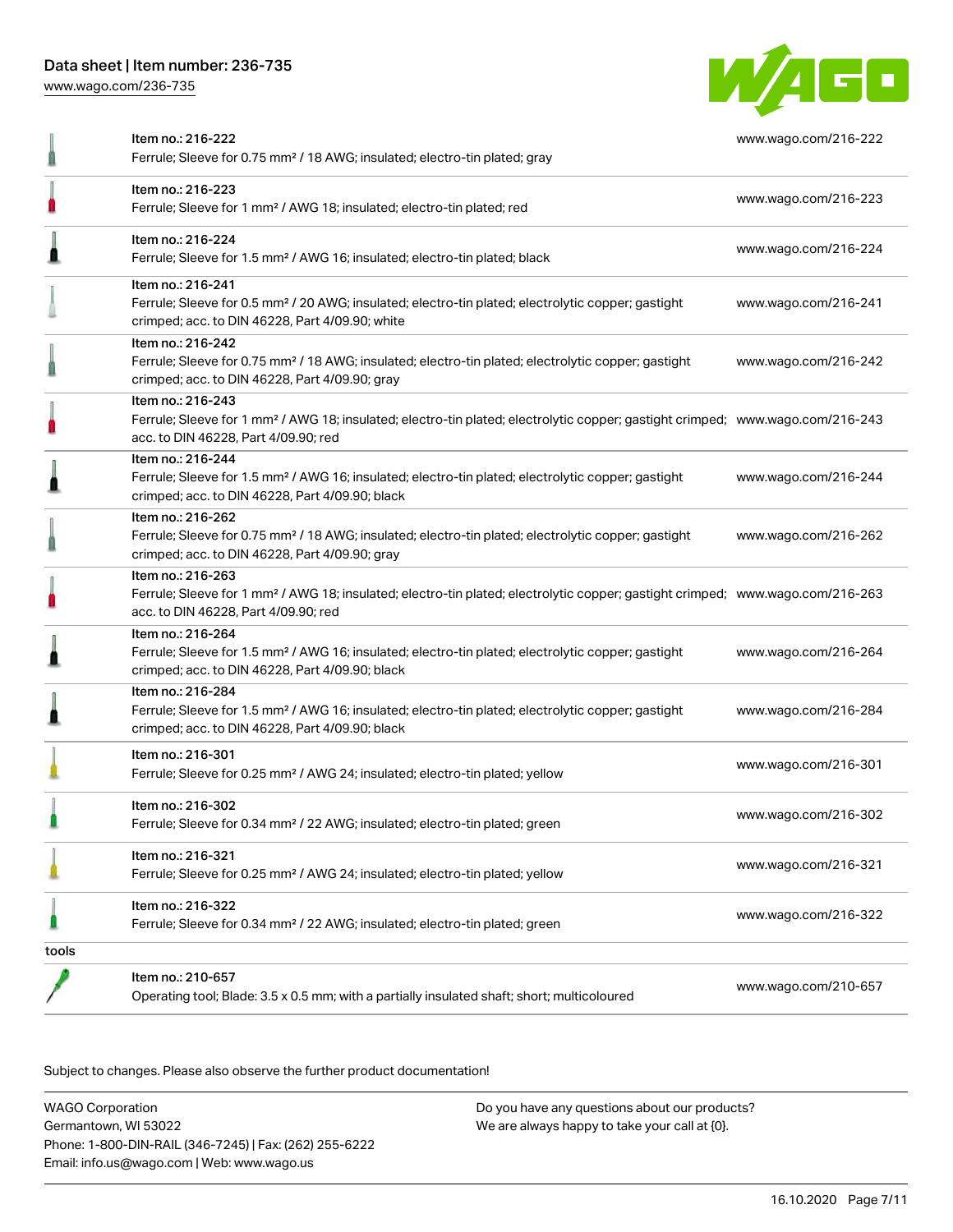

| Item no.: 210-658<br>Operating tool; Blade: 3.5 x 0.5 mm; with a partially insulated shaft; angled; short; multicoloured | www.wago.com/210-658 |
|--------------------------------------------------------------------------------------------------------------------------|----------------------|
| Item no.: 210-720<br>Operating tool; Blade: 3.5 x 0.5 mm; with a partially insulated shaft; multicoloured                | www.wago.com/210-720 |
| Item no.: 236-332<br>Operating tool; natural                                                                             | www.wago.com/236-332 |
| Item no.: 236-335<br>Operating tool; gray                                                                                | www.wago.com/236-335 |

### Downloads **Documentation**

|  |  |  |  | -------------- |  |  |  |  |
|--|--|--|--|----------------|--|--|--|--|
|  |  |  |  |                |  |  |  |  |
|  |  |  |  |                |  |  |  |  |
|  |  |  |  |                |  |  |  |  |
|  |  |  |  |                |  |  |  |  |
|  |  |  |  |                |  |  |  |  |
|  |  |  |  |                |  |  |  |  |
|  |  |  |  |                |  |  |  |  |
|  |  |  |  |                |  |  |  |  |
|  |  |  |  |                |  |  |  |  |
|  |  |  |  |                |  |  |  |  |
|  |  |  |  |                |  |  |  |  |
|  |  |  |  |                |  |  |  |  |

| <b>Additional Information</b>                                                                                                                                          |             |               |          |
|------------------------------------------------------------------------------------------------------------------------------------------------------------------------|-------------|---------------|----------|
| Technical explanations                                                                                                                                                 | Apr 3, 2019 | pdf<br>3.6 MB | Download |
|                                                                                                                                                                        |             |               |          |
| <b>CAD files</b>                                                                                                                                                       |             |               |          |
| CAD data                                                                                                                                                               |             |               |          |
| 2D/3D Models 236-735                                                                                                                                                   |             | <b>URL</b>    | Download |
| <b>CAE</b> data                                                                                                                                                        |             |               |          |
| EPLAN Data Portal 236-735                                                                                                                                              |             | URL           | Download |
| ZUKEN Portal 236-735                                                                                                                                                   |             | <b>URL</b>    | Download |
| <b>PCB Design</b>                                                                                                                                                      |             |               |          |
| Symbol and Footprint 236-735                                                                                                                                           |             | <b>URL</b>    | Download |
| CAx data for your PCB design, consisting of "schematic symbols and PCB footprints",<br>allow easy integration of the WAGO component into your development environment. |             |               |          |

#### Supported formats:

- $\blacksquare$ Accel EDA 14 & 15
- $\blacksquare$ Altium 6 to current version
- $\blacksquare$ Cadence Allegro
- $\blacksquare$ **DesignSpark**
- $\blacksquare$ Eagle Libraries
- $\blacksquare$ KiCad

Subject to changes. Please also observe the further product documentation!

WAGO Corporation Germantown, WI 53022 Phone: 1-800-DIN-RAIL (346-7245) | Fax: (262) 255-6222 Email: info.us@wago.com | Web: www.wago.us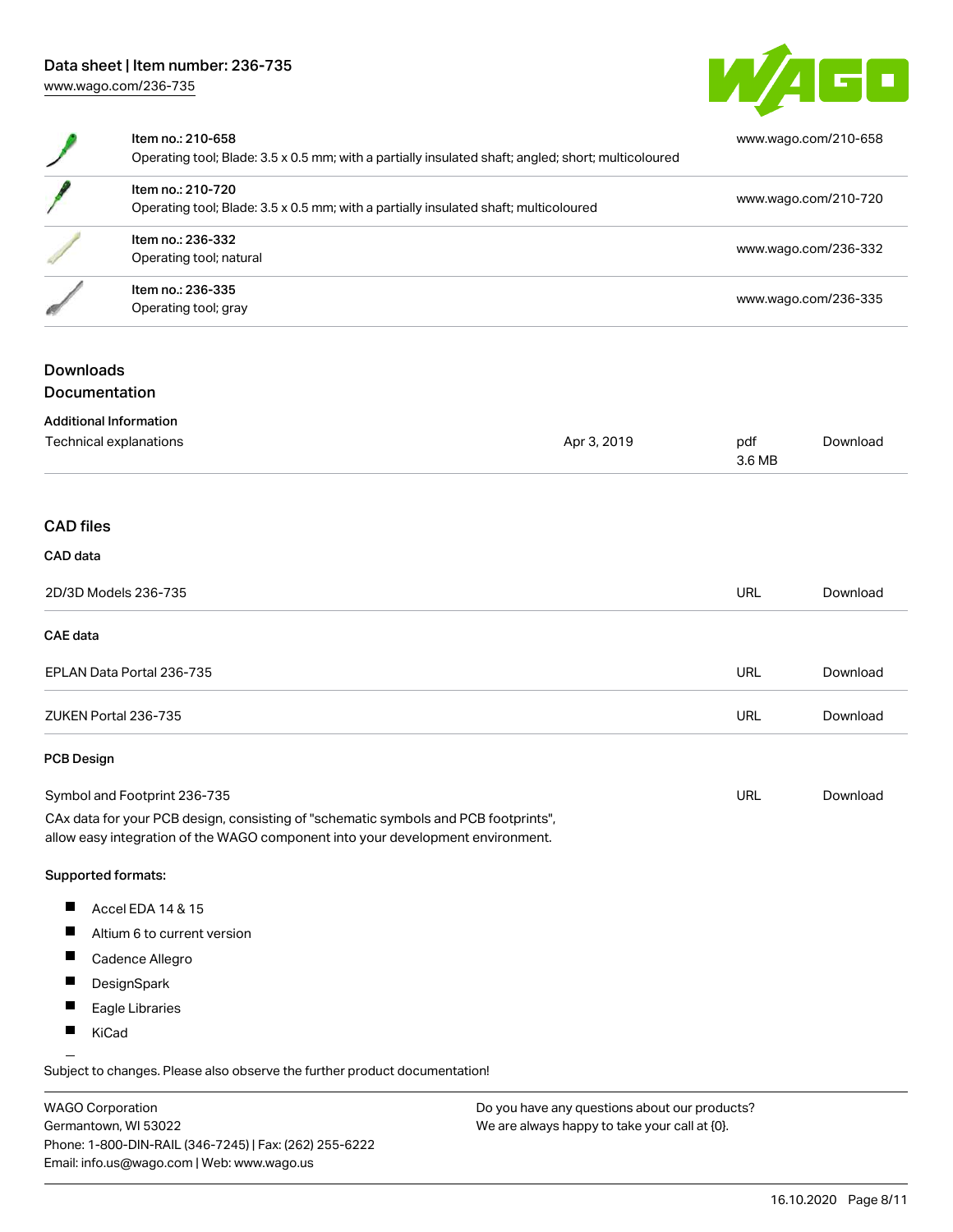[www.wago.com/236-735](http://www.wago.com/236-735)



- $\blacksquare$ Mentor Graphics BoardStation
- $\blacksquare$ Mentor Graphics Design Architect
- $\blacksquare$ Mentor Graphics Design Expedition 99 and 2000
- $\blacksquare$ OrCAD 9.X PCB and Capture
- П PADS PowerPCB 3, 3.5, 4.X, and 5.X
- П PADS PowerPCB and PowerLogic 3.0
- П PCAD 2000, 2001, 2002, 2004, and 2006
- $\blacksquare$ Pulsonix 8.5 or newer
- $\blacksquare$ **STL**
- $\blacksquare$ 3D STEP
- $\blacksquare$ TARGET 3001!
- П View Logic ViewDraw
- $\blacksquare$ Quadcept
- $\blacksquare$ Zuken CadStar 3 and 4
- П Zuken CR-5000 and CR-8000

#### PCB Component Libraries (EDA), PCB CAD Library Ultra Librarian

#### Installation Notes

Conductor termination



Inserting a conductor via 3.5 mm screwdriver.



screwdriver.



Inserting a conductor via 3.5 mm Inserting a conductor via operating tool.

Screwdriver actuation parallel to conductor entry.

Screwdriver actuation perpendicular to conductor entry.

Subject to changes. Please also observe the further product documentation!

WAGO Corporation Germantown, WI 53022 Phone: 1-800-DIN-RAIL (346-7245) | Fax: (262) 255-6222 Email: info.us@wago.com | Web: www.wago.us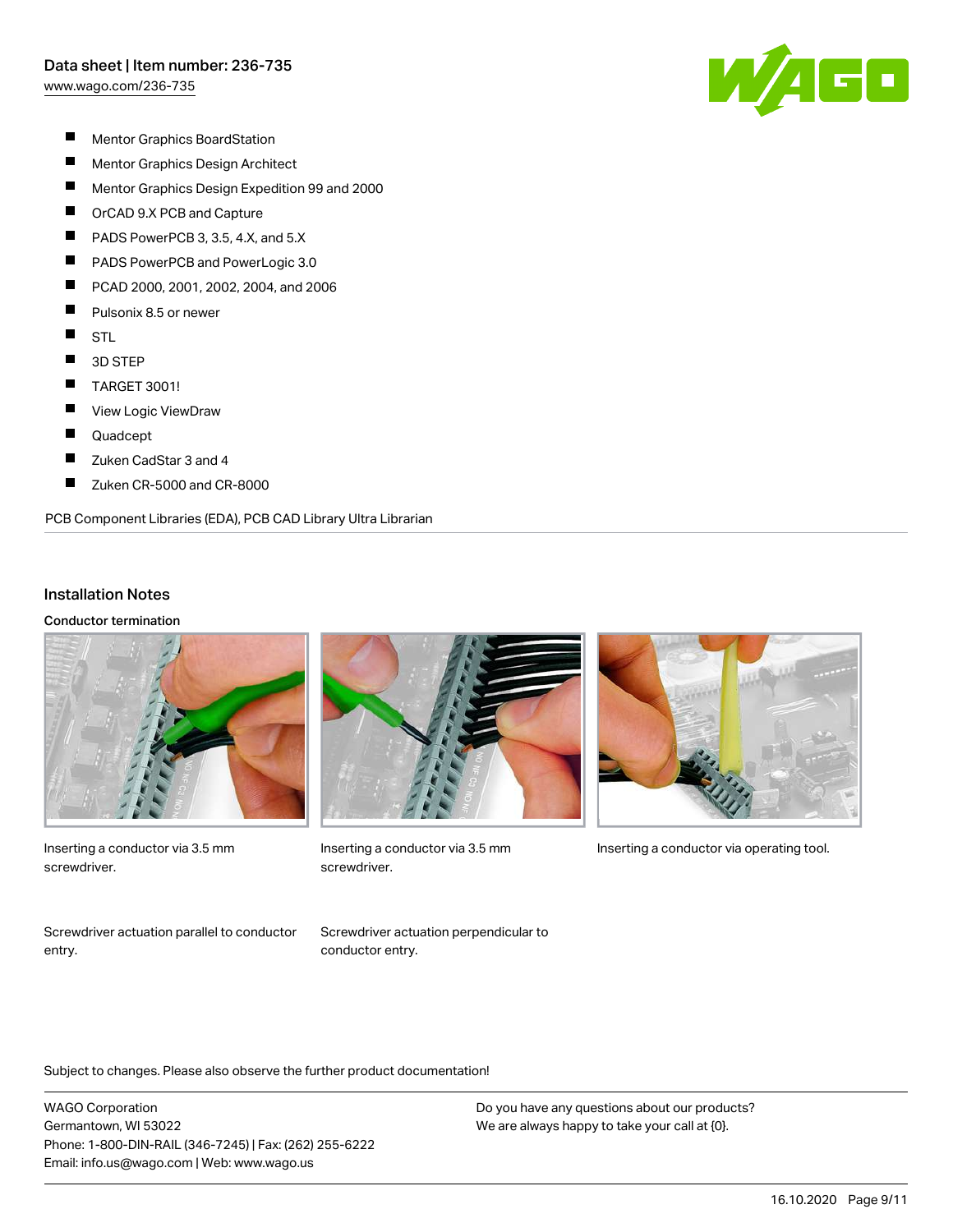## Data sheet | Item number: 236-735 [www.wago.com/236-735](http://www.wago.com/236-735)





Compared to standard screwdrivers, these operating tools are far more convenient for wiring PCB terminal strips at factory.

Installation



PCB Terminal Strips placed behind each other save space – staggering them by half the pin spacing simplifies subsequent wiring of the first row.

Installation

Subject to changes. Please also observe the further product documentation!

WAGO Corporation Germantown, WI 53022 Phone: 1-800-DIN-RAIL (346-7245) | Fax: (262) 255-6222 Email: info.us@wago.com | Web: www.wago.us